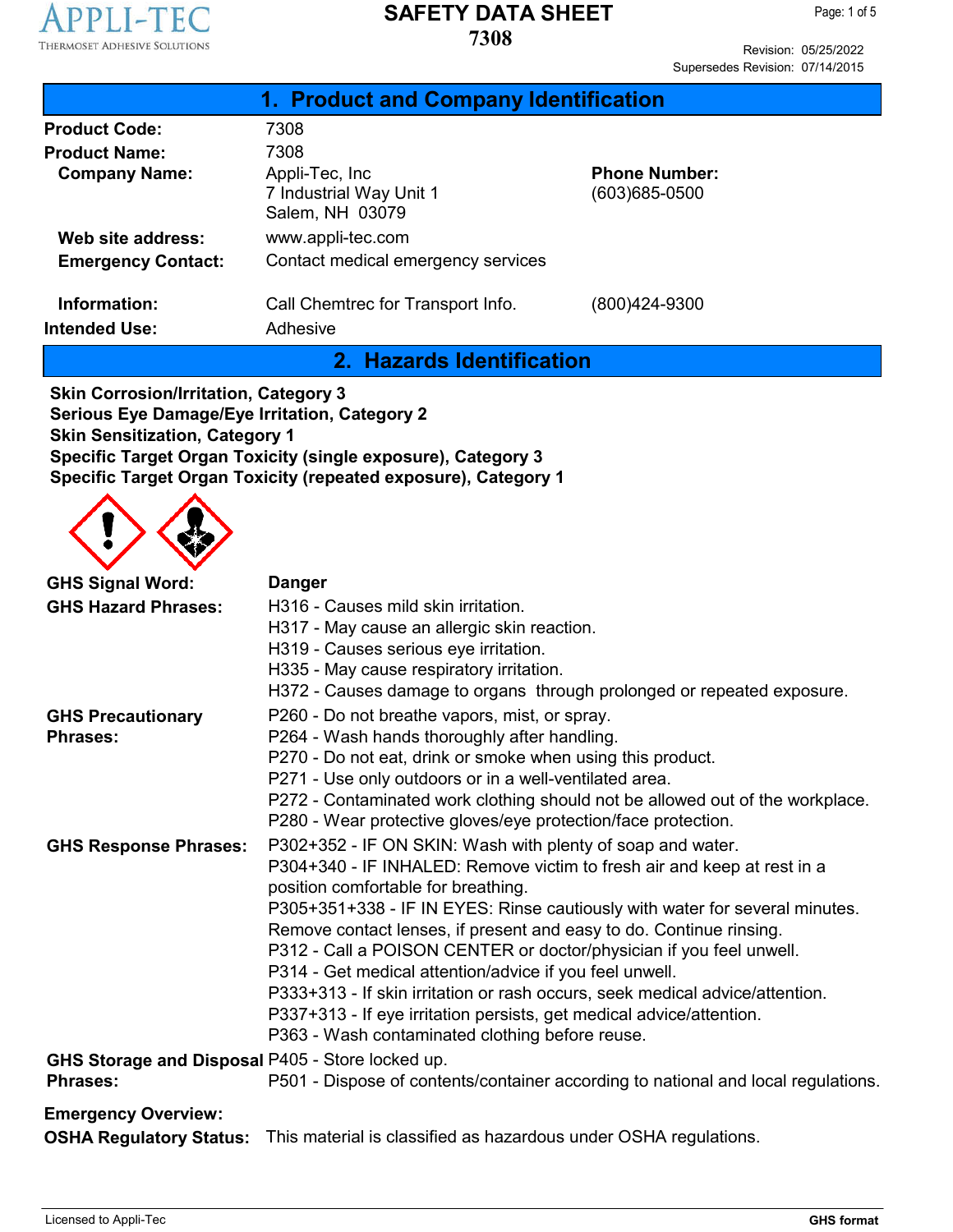

| CAS#                          | <b>Hazardous Components (Chemical Name)</b><br><b>Concentration</b> |  |
|-------------------------------|---------------------------------------------------------------------|--|
|                               | 3. Composition/Information on Ingredients                           |  |
| <b>Additional Information</b> | No data available.                                                  |  |
| Ingestion:                    | Harmful if swallowed.                                               |  |
| Eye Contact:                  | Causes eye irritation.                                              |  |
| <b>Skin Contact:</b>          | Causes skin irritation. May cause allergic skin reaction.           |  |
| Inhalation:                   | Harmful if inhaled.                                                 |  |

| 1344-28-1  | Aluminum oxide                   | ~14.75.0%      |
|------------|----------------------------------|----------------|
|            |                                  |                |
| 8001-79-4  | Castor oil                       | $5.0 - 10.0 %$ |
| 28182-81-2 | Poly(hexamethylene diisocyanate) | $5.0 - 10.0 %$ |
| 143-28-2   | (Z)-Octadec-9-enol               | $1.0 - 5.0 %$  |
| <b>NA</b>  | Proprietary Amide S              | $1.0 - 5.0 %$  |
| 1309-37-1  | Iron oxide (Fe2O3)               | $0.0 - 1.0 %$  |
| <b>NA</b>  | Proprietary Amide T              | $0.0 - 1.0 %$  |

**Additional Information** Exact percentages have been withheld as a trade secret.

| 4. First Aid Measures |
|-----------------------|
|-----------------------|

| <b>Emergency and First Aid</b><br><b>Procedures:</b>    |                                                                                                                                                                             |  |  |
|---------------------------------------------------------|-----------------------------------------------------------------------------------------------------------------------------------------------------------------------------|--|--|
| In Case of Inhalation:                                  | Remove to fresh air. If not breathing, give artificial respiration. If breathing is<br>difficult, give oxygen. Get immediate medical attention.                             |  |  |
| In Case of Skin Contact:                                | Remove contaminated clothing. Wash skin with soap and water. Get medical<br>attention. Wash contaminated clothing before reuse.                                             |  |  |
| In Case of Eye Contact:                                 | Immediately flush eyes with plenty of water for at least 15 minutes, occasionally<br>lifting the upper and lower eyelids. Get medical attention/advice.                     |  |  |
| In Case of Ingestion:                                   | Do NOT induce vomiting. Never give anything by mouth to an unconscious<br>person. Get medical advice/attention.                                                             |  |  |
| <b>Note to Physician:</b>                               | Treat symptomatically and supportively.                                                                                                                                     |  |  |
| 5. Fire Fighting Measures                               |                                                                                                                                                                             |  |  |
| <b>Flash Pt:</b>                                        | >93.00 C                                                                                                                                                                    |  |  |
| <b>Explosive Limits:</b>                                | UEL: No data.<br>LEL: No data.                                                                                                                                              |  |  |
| <b>Autoignition Pt:</b>                                 | No data.                                                                                                                                                                    |  |  |
| <b>Suitable Extinguishing</b><br>Media:                 | Use water spray, dry chemical, carbon dioxide, or appropriate foam.                                                                                                         |  |  |
|                                                         | Fire Fighting Instructions: As in any fire, wear a self-contained breathing apparatus in pressure-demand,<br>MSHA/NIOSH (approved or equivalent), and full protective gear. |  |  |
| Flammable Properties and No data available.<br>Hazards: |                                                                                                                                                                             |  |  |

**Hazardous Combustion** No data available.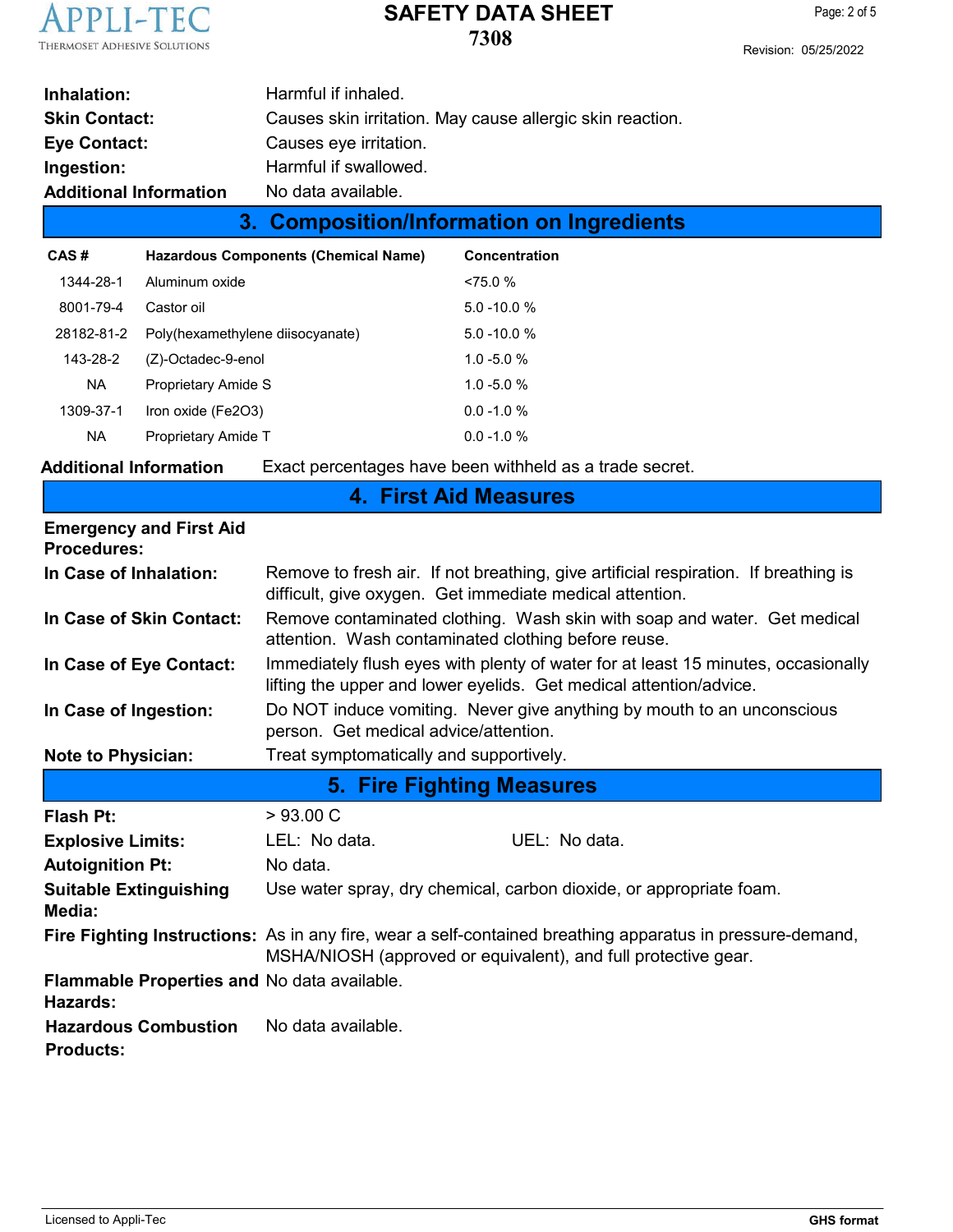

**7308**

Revision: 05/25/2022 Supersedes Revision: 07/14/2015

#### **6. Accidental Release Measures**

**Steps To Be Taken In Case** Use proper personal protective equipment as indicated in Section 8. Provide **Material Is Released Or Spilled:** ventilation. Absorb spill with inert material (e.g. vermiculite, sand or earth), then place in suitable container. Discharge into the environment must be avoided.

#### **7. Handling and Storage**

**Precautions To Be Taken in Handling:** Use with adequate ventilation. Avoid contact with eyes, skin, and clothing. Avoid ingestion and inhalation. Store at <= -40deg.C.

**Precautions To Be Taken in Storing:**

| <b>Exposure Controls/Personal Protection</b><br>8. |                                  |                                    |                              |                     |
|----------------------------------------------------|----------------------------------|------------------------------------|------------------------------|---------------------|
| CAS#                                               | <b>Partial Chemical Name</b>     | <b>OSHA TWA</b>                    | <b>ACGIH TWA</b>             | <b>Other Limits</b> |
| 1344-28-1                                          | Aluminum oxide                   | PEL: 15 (dust); 5 (resp.)<br>mq/m3 | TLV: $10 \text{ mg/m}$ 3 (E) | No data.            |
| 8001-79-4                                          | Castor oil                       | No data.                           | No data.                     | No data.            |
| 28182-81-2                                         | Poly(hexamethylene diisocyanate) | No data.                           | No data.                     | No data.            |
| 143-28-2                                           | (Z)-Octadec-9-enol               | No data.                           | No data.                     | No data.            |
| <b>NA</b>                                          | <b>Proprietary Amide S</b>       | No data.                           | No data.                     | No data.            |
| 1309-37-1                                          | Iron oxide (Fe2O3)               | PEL: 10 mg/m3                      | TLV: 5 mg/m3 (dust & fume)   | No data.            |
| <b>NA</b>                                          | Proprietary Amide T              | No data.                           | No data.                     | No data.            |

| <b>Respiratory Equipment</b><br>(Specify Type): | Use a NIOSH/MSHA or European Standard EN 149 approved respirator if<br>exposure limits are exceeded or if irritation or other symptoms are experienced.   |
|-------------------------------------------------|-----------------------------------------------------------------------------------------------------------------------------------------------------------|
| <b>Eye Protection:</b>                          | Safety glasses.                                                                                                                                           |
| <b>Protective Gloves:</b>                       | Wear appropriate protective gloves to prevent skin exposure.                                                                                              |
|                                                 | Other Protective Clothing: Wear appropriate protective clothing to prevent skin exposure.                                                                 |
| <b>Engineering Controls</b>                     | Facilities storing or utilizing this material should be equipped with an eyewash                                                                          |
| (Ventilation etc.):                             | facility and a safety shower. Use adequate general or local exhaust ventilation to<br>keep airborne concentrations below the permissible exposure limits. |

**Work/Hygienic/Maintenanc** Handle in accordance with good industrial hygiene and safety practice. Wash **e Practices:** thoroughly after handling.

|                                         | 9. Physical and Chemical Properties |             |               |
|-----------------------------------------|-------------------------------------|-------------|---------------|
| <b>Physical States:</b>                 | [X] Liquid<br>[]Gas                 | Solid<br>I. |               |
| <b>Appearance and Odor:</b>             | Red.<br>aromatic odor.              |             |               |
| pH:                                     | No data.                            |             |               |
| <b>Melting Point:</b>                   | No data.                            |             |               |
| <b>Boiling Point:</b>                   | No data.                            |             |               |
| <b>Flash Pt:</b>                        | >93.00 C                            |             |               |
| <b>Evaporation Rate:</b>                | No data.                            |             |               |
| <b>Flammability (solid,</b><br>gas):    | No data available.                  |             |               |
| <b>Explosive Limits:</b>                | LEL: No data.                       |             | UEL: No data. |
| Vapor Pressure (vs. Air<br>or $mm Hg$ : | No data.                            |             |               |
| Vapor Density (vs. Air =                | No data.                            |             |               |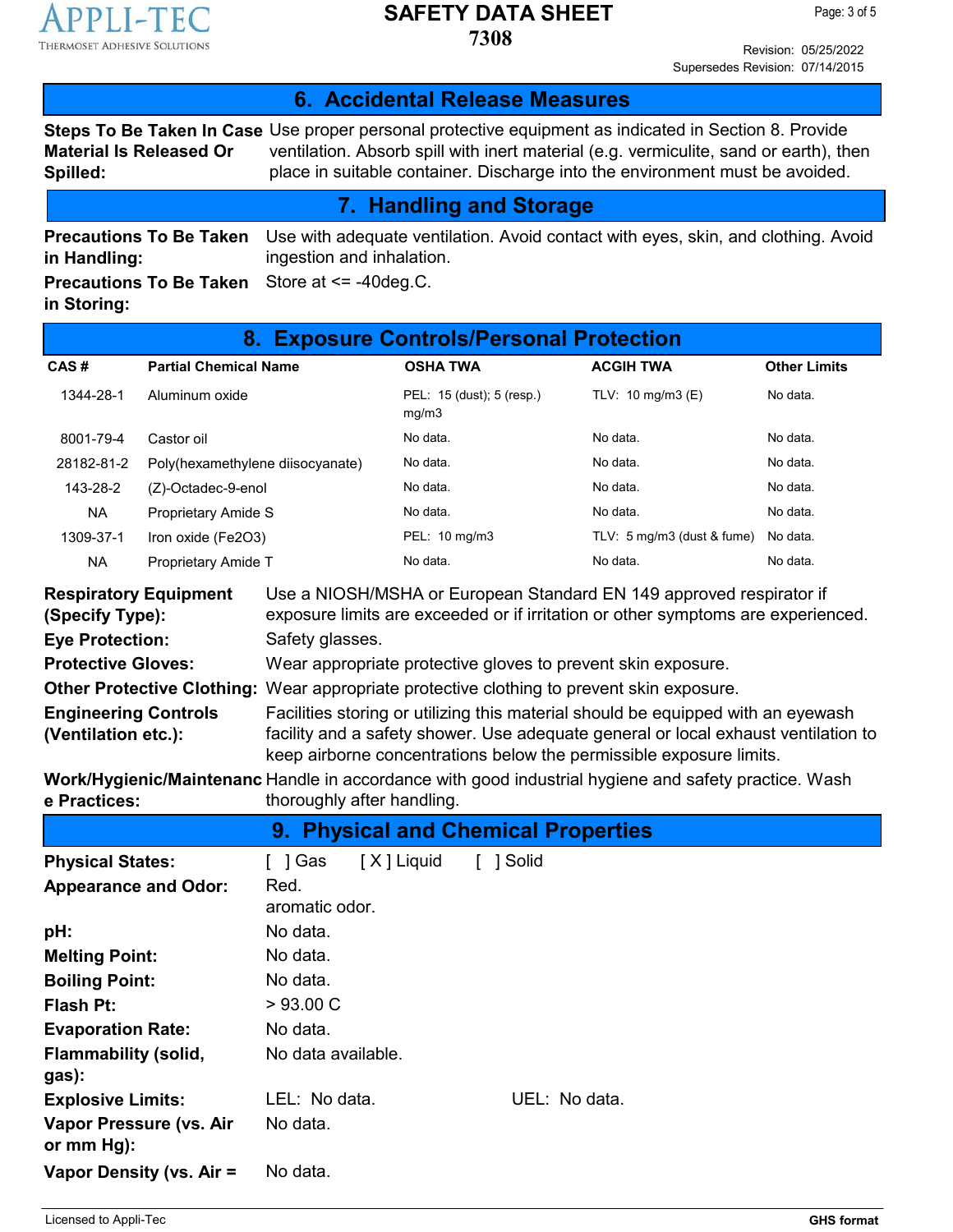

Page: 4 of 5

Revision: 05/25/2022 Supersedes Revision: 07/14/2015

| $1)$ :                                                                                  |                                                                                                                                          |
|-----------------------------------------------------------------------------------------|------------------------------------------------------------------------------------------------------------------------------------------|
| <b>Specific Gravity (Water =</b><br>$1)$ :                                              | No data.                                                                                                                                 |
| <b>Solubility in Water:</b>                                                             | No data.                                                                                                                                 |
| <b>Saturated Vapor</b><br><b>Concentration:</b>                                         | No data.                                                                                                                                 |
| <b>Octanol/Water Partition</b><br><b>Coefficient:</b>                                   | No data.                                                                                                                                 |
| <b>Autoignition Pt:</b>                                                                 | No data.                                                                                                                                 |
| <b>Decomposition</b><br>Temperature:                                                    | No data.                                                                                                                                 |
| <b>Viscosity:</b>                                                                       | No data.                                                                                                                                 |
| Information with regard<br>to primary physical<br>hazard:                               |                                                                                                                                          |
|                                                                                         | <b>10. Stability and Reactivity</b>                                                                                                      |
| <b>Stability:</b>                                                                       | Unstable $[X]$<br>Stable [ ]                                                                                                             |
| <b>Conditions To Avoid -</b><br>Instability:                                            | Product will cure at ambient temperatures. Keep in cold storage until ready to<br>use.                                                   |
| To Avoid:                                                                               | <b>Incompatibility - Materials</b> Oxidizing agents, acids, bases.                                                                       |
| or Byproducts:                                                                          | Hazardous Decomposition Carbon oxides, Nitrogen oxides.                                                                                  |
| <b>Possibility of Hazardous</b><br><b>Reactions:</b>                                    | Will occur $\lceil \quad \rceil$<br>Will not occur $[X]$                                                                                 |
| <b>Conditions To Avoid -</b><br><b>Hazardous Reactions:</b>                             | No data available.                                                                                                                       |
|                                                                                         | 11. Toxicological Information                                                                                                            |
| Toxicological Information: No data available.                                           |                                                                                                                                          |
| <b>Sensitization:</b>                                                                   | Skin sensitization.                                                                                                                      |
|                                                                                         | <b>12. Ecological Information</b>                                                                                                        |
|                                                                                         | No data available.                                                                                                                       |
|                                                                                         | <b>13. Disposal Considerations</b>                                                                                                       |
| <b>Waste Disposal Method:</b>                                                           | Observe all federal, state, and local environmental regulations.                                                                         |
|                                                                                         | <b>14. Transport Information</b>                                                                                                         |
| <b>LAND TRANSPORT (US DOT):</b>                                                         |                                                                                                                                          |
| <b>DOT Proper Shipping</b><br>Name:<br><b>DOT Hazard Class:</b><br><b>UN/NA Number:</b> | Other regulated substances, liquid, n.o.s. (contains<br>Hexamethylene-1,6-Diisocyanate)<br>CLASS <sub>9</sub><br>9<br><b>NA3082</b><br>Ш |
|                                                                                         | <b>Packing Group:</b>                                                                                                                    |
| Licensed to Appli-Tec                                                                   | <b>GHS format</b>                                                                                                                        |